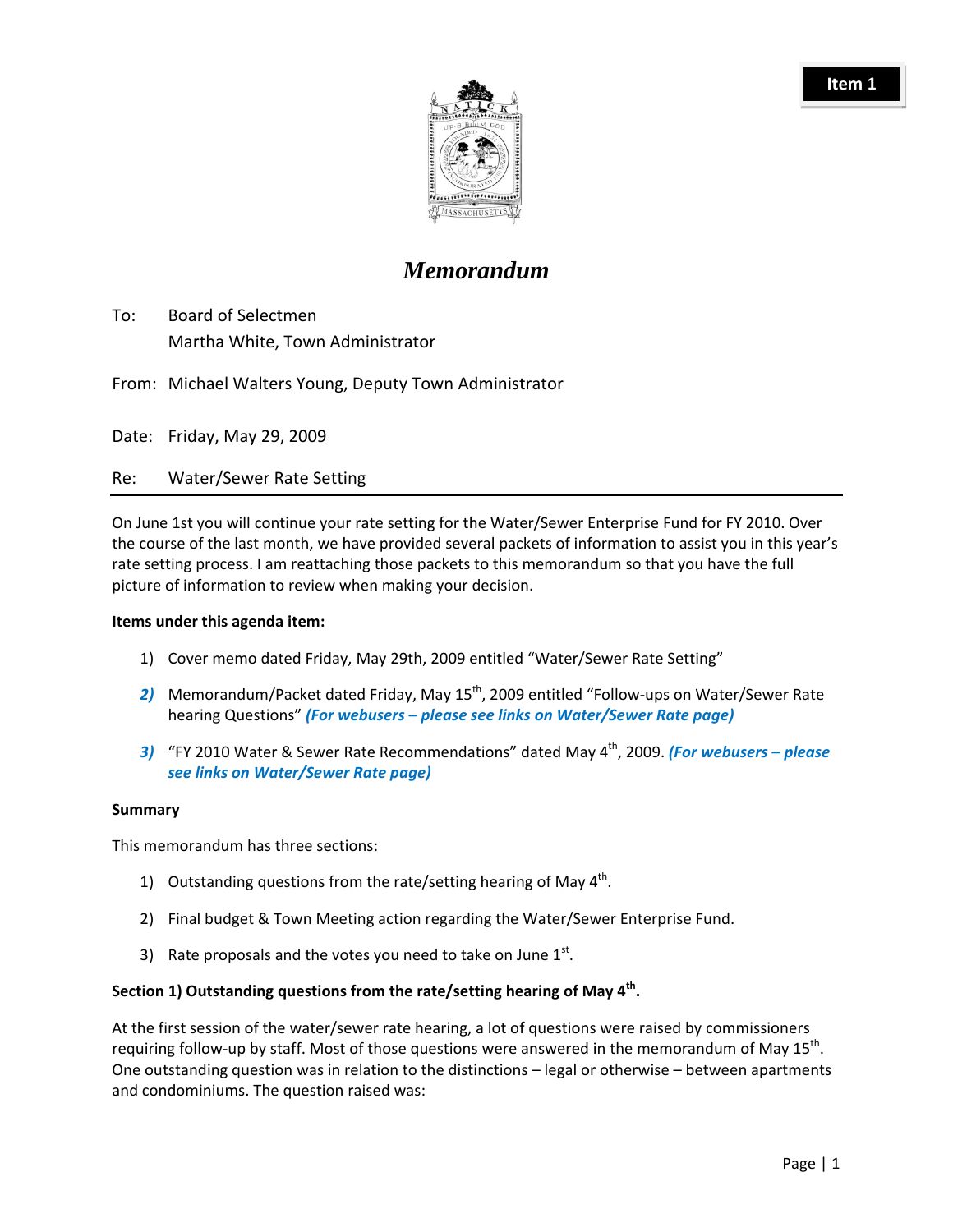- ‐ **Question**: How do we distinguish between a condominium and an apartment legally other than through the assessment process? Are they really so different?
- ‐ **Answer**: Staff posed that question to Town Counsel. His research showed that in addition to the distinction which staff has already made between apartments and condominiums – which they are assessed in different manners – condominiums and apartments are treated differently when it comes to zoning. From a legal definition standpoint, Counsel found the following:
	- 1. Apartment: A part of a building set apart which is used or adapted to be used exclusively for the residence of one family, single dwelling unit. (Citation: Town of Natick Zoning By-Laws, Page I-7)
	- 2. Apartment House: Any building designated for, or occupied as a permanent (as distinguished from hotels, motels and boarding houses) residence for three or more families in separate dwelling units with means of egress and other essential facilities. (Citation: Town of Natick Zoning By‐Laws, Page I‐7)
	- 3. Condominium: The land or the lessee's interest in any lease of such land which is submitted to the provisions of this chapter, the building or buildings, all other improvements and structures thereon, and all easements, rights and appurtenances belonging thereto, which have been submitted to the provisions of this chapter. (Citation: M.G.L. Ch. 183A, Section 1, pages 200‐201.)

What Counsel's research found was that whereas condominiums are treated like single‐family homes in terms of both assessment and zoning, apartments are treated differently. Apartments have a different zoning classification, and are a business which provides residential domiciles. Whereas apartments are established controlled via zoning, traditionally condominiums need not be.

As stated in previous memorandums, apartments are, treated different than as single‐family homes and condominiums for several reasons for two other reasons:

i) Apartments are fundamentally businesses. While condominium units are assessed on the market approach, (just like single‐family homes), apartments are assessed via income approach. The impact that this has on Water & Sewer rates is that any increases in costs to the owner are factored into the final assessment at year-end. If the owner's net income were to drop (e.g. because of higher costs of water), then it would be likely that their assessment would also be lower. Thus higher water rates may actually lead to a lesser tax burden on the owner. Higher operating costs also affect apartment owner's income tax burden. Single‐family homes and condominiums have no such ability to recoup the higher costs of water.

ii) There is no guarantee that averaged water rates would actually be passed onto the tenants. State law requires that water be billed to the owner and that he/she distribute the cost of the water to the tenants via rent. Because tenants cannot pass on the costs of water rates directly to their tenants, there is no guarantee that averaging of apartments would result in a benefit to the renters.

A final question was asked as to whether or not the board could amend its averaging policy to only cover those condominiums which are truly owner‐occupied. Town Counsel is researching this question, though even without counsel's opinion staff has concerns with the implementability of this change in policy. The Town has no mechanism to determine what units are being rented out and which ones truly are owner‐occupied. We can discern that some units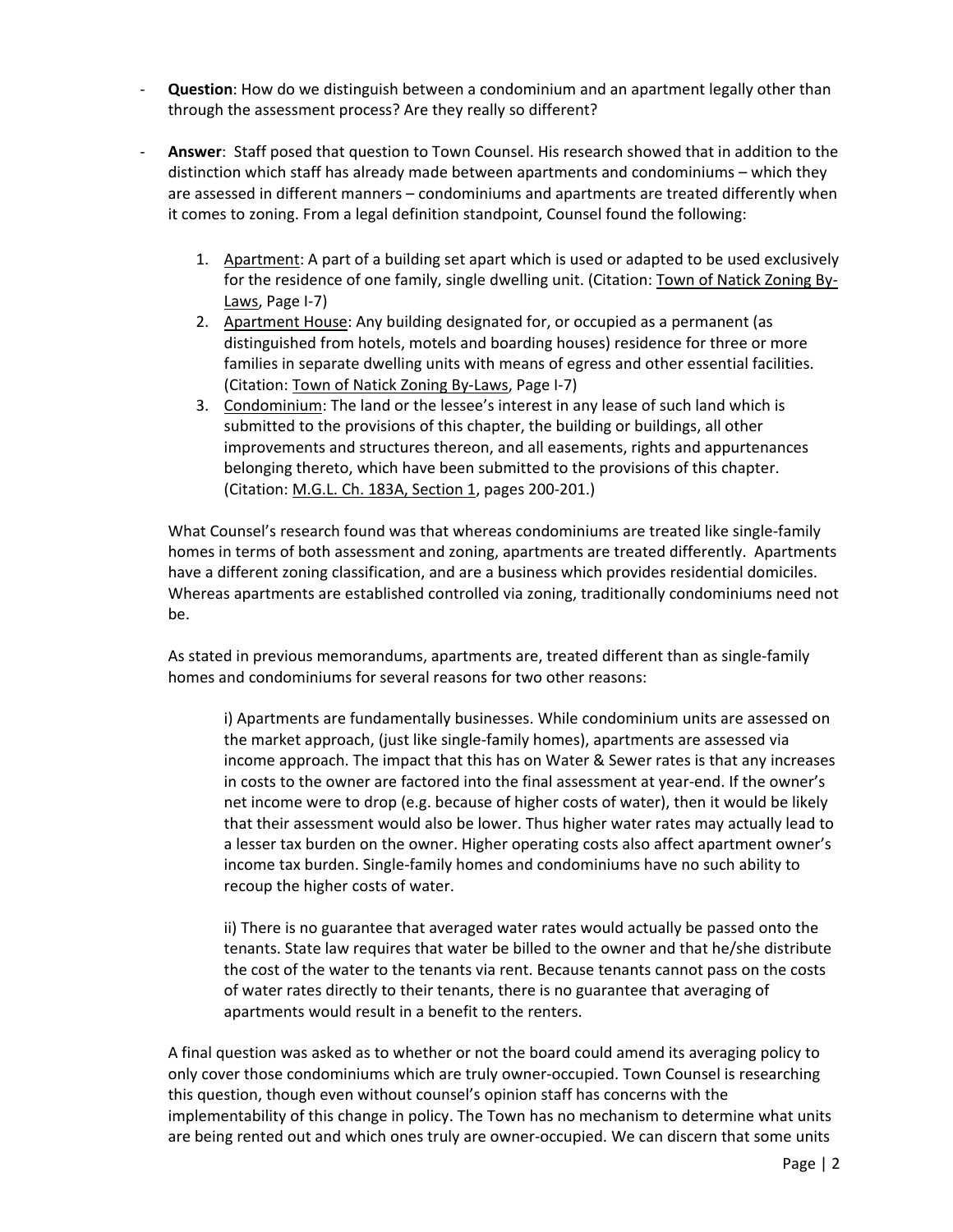are being sub-leased or rented out in some cases because one owner is getting a bill for dozens (and dozens) of units. But we have no formal knowledge of ownership versus renting status – this information can only be provided to the Town voluntarily, akin to an individual voluntarily documenting sales tax for a purchase they made on the Internet.

Staff does not believe changing the rate structure to average apartments at this time is warranted.

# **Section 2) Final budget & Town Meeting action regarding the Water/Sewer Enterprise Fund.**

On May 21<sup>st</sup>, Town Meeting concluded action for the 2009 Spring Town Meeting. The Water/Sewer Enterprise Fund Budget, including operating costs, indirects and capital projects, was approved in its entirety as per the recommendations of the Town Administrator and the majority of the Board of Selectmen. To review, that budget is summarized below:

|                                     | <b>FY 2008</b> | <b>FY 2009</b>    | FY 08-09   | <b>FY 2010</b> | FY 09-10 Change |            |  |  |
|-------------------------------------|----------------|-------------------|------------|----------------|-----------------|------------|--|--|
|                                     | <b>Budget</b>  | <b>Budget</b>     | %          | Appropriated   | \$              | %          |  |  |
| Water & Sewer Enterprise Revenues   |                |                   |            |                |                 |            |  |  |
| <b>User Charges</b>                 | 9,992,305      | 12,173,950        | 21.8%      | 12,314,366     | 140,416         | 1.15%      |  |  |
| <b>Connection Fees</b>              | 94,291         | 95,000            | 0.8%       | 95,000         |                 | 0.00%      |  |  |
| Other Departmental Income           | 739,814        | 740,000           | 0.0%       | 700,000        | (40,000)        | $-5.41%$   |  |  |
| Investment Income                   | 81,930         | 60,000            | $-26.8%$   | 45,000         | (15,000)        | $-25.00\%$ |  |  |
| Capital Article Closeouts/Transfers |                |                   |            | 162,304        | 162,304         | #DIV/0!    |  |  |
| <b>Retained Earnings</b>            | 2,675,000      |                   | $-100.0\%$ | 213,696        | 213,696         | #DIV/0!    |  |  |
| <b>Total Water &amp; Sewer</b>      | 13,583,340     | 13,068,950        | $-3.8%$    | 13,530,366     | 461,416         | 3.53%      |  |  |
|                                     |                |                   |            |                |                 |            |  |  |
| Water & Sewer Enterprise Expenses   |                |                   |            |                |                 |            |  |  |
| Sewer                               | 4,743,775      | 4,933,877         | 4.01%      | 5,218,449      | 284,572         | 5.77%      |  |  |
| Water                               | 1,649,681      | 1,930,055         | 17.00%     | 2,013,391      | 83,336          | 4.32%      |  |  |
| <b>Utility Billing</b>              | 231,116        | 217,262           | $-5.99\%$  | 219,282        | 2,020           | 0.93%      |  |  |
| <b>Fringe Benefits</b>              | 604,816        | 661,535           | 9.38%      | 607,776        | (53, 759)       | $-8.13%$   |  |  |
| Debt Service                        | 1,888,392      | 2,264,563         | 19.92%     | 2,415,052      | 150,489         | 6.65%      |  |  |
| Reserve Fund                        |                | 200,000           | #DIV/0!    | 200,000        |                 | 0.00%      |  |  |
| **Indirects** (included in G/F)     | 2,379,592      | 2,546,345         | 7.01%      | 2,506,416      | (39, 929)       | $-1.57%$   |  |  |
| **Capital**                         | TBD            | 315,000           | #VALUE!    | 350,000        | 35,000          | 11.11%     |  |  |
| <b>Total Water &amp; Sewer</b>      | 11,497,373     | 13,068,637 13.67% |            | 13,530,366     | 461,729 3.53%   |            |  |  |

This increase is being driven by two primary factors:

a) Increase in the MWRA Assessment of 7.5% or \$303,964: The MWRA Assessment – the charge which the Town must pay for the treatment of the Town's sewage by the Massachusetts Water Resource Authority is on the rise. This cost could be higher if the Town had not worked in years past to continually limit the amount of excess water and storm water going into the sanitary sewer system (otherwise referred to as Infill & Infiltration or I&I work). Unfortunately, this is a fixed cost which is set by the MWRA and cannot be reduced by the Town. It must be paid.

b) Increase in Debt Service of 6.65% or \$150,489: Debt Service for FY 2010 is another fixed cost which must be paid as it is the cost of servicing (paying down) previously issued capital projects. Future year's debt service is a variable cost dependent upon which capital projects are approved and for what duration they are bonded for.

Of the \$461,729 of expense increase from FY 2009 to FY 2010, \$454,453 (or 98.4% of the increase) is attributable to those two fixed costs.